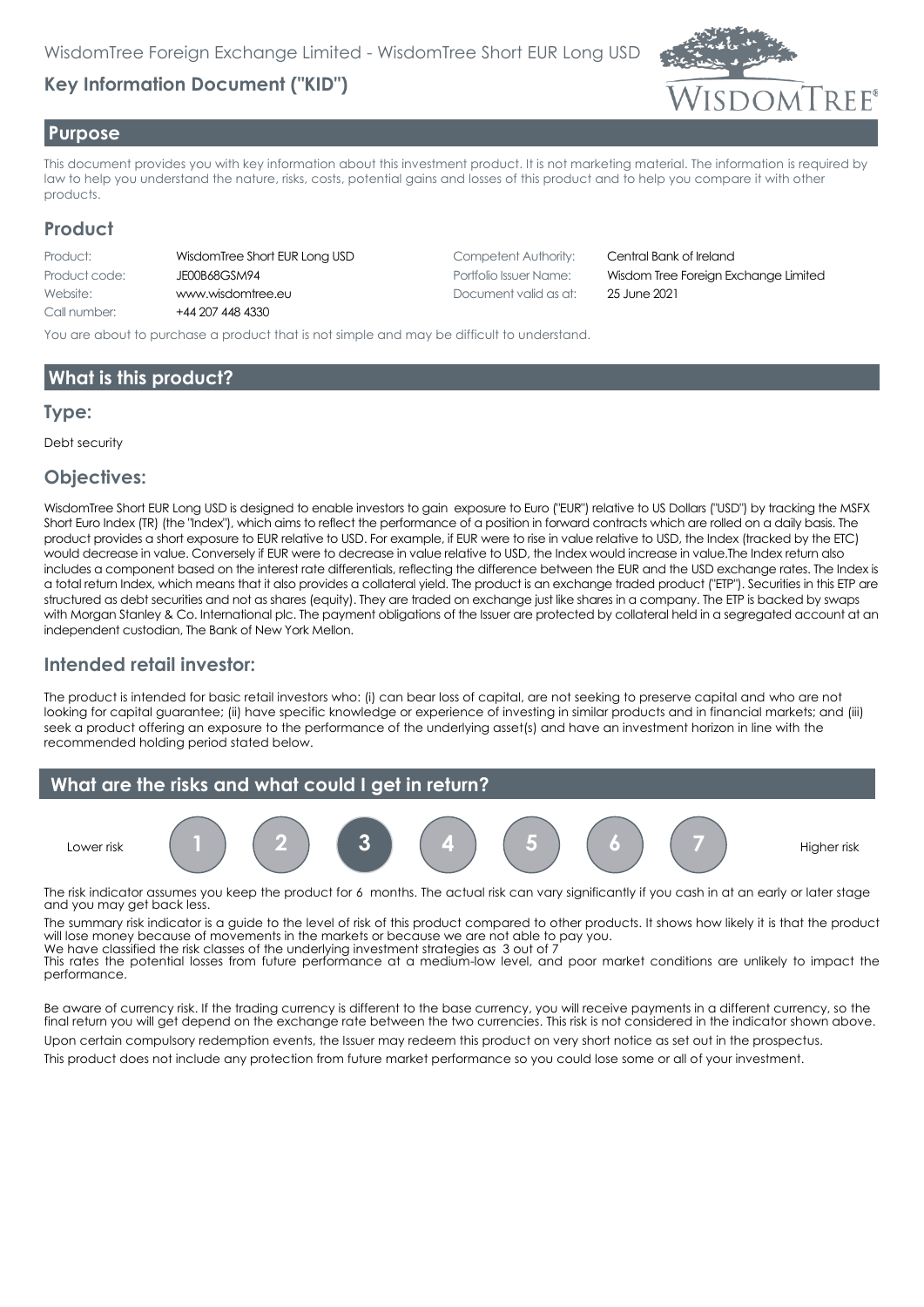

# **Key Information Document ("KID")**

#### **Performance scenarios**

| Investment 10000 USD  |                                     |                                           |  |
|-----------------------|-------------------------------------|-------------------------------------------|--|
|                       |                                     | 6 months.<br>(recommended holding period) |  |
| Stress scenario       | What might you get back after costs | 7 740.59 USD                              |  |
|                       | Percentage Return                   | $-22.59%$                                 |  |
| Unfavourable scenario | What might you get back after costs | 9 330.19 USD                              |  |
|                       | Percentage Return                   | $-6.7\%$                                  |  |
| Moderate scenario     | What might you get back after costs | 9 973.48 USD                              |  |
|                       | Percentage Return                   | $-0.27\%$                                 |  |
| Favourable scenario   | What might you get back after costs | 10 646.59 USD                             |  |
|                       | Percentage Return                   | $6.47\%$                                  |  |

The figures shown include all the costs of the product itself, but may not include all the costs that you pay to your advisor or distributor. The figures do not take into account your personal tax situation, which may also affect how much you get back.

This table shows the money you could get back over the recommended holding period, under different scenarios, assuming that you invest 10 000 USD.

The scenarios shown illustrate how your investment could perform. You can compare them with the scenarios of other products.

The scenarios presented are an estimate of future performance based on evidence from the past, and are not an exact indicator. What you get will vary depending on how the market performs and how long you keep the investment.

The stress scenario shows what you might get back in extreme market circumstances, and it does not take into account the situation where we are not able to pay you.

Market developments in the future cannot be accurately predicted. The scenarios shown are only an indication of some of the possible outcomes based on recent returns. Actual returns could be lower.

## **What happens if WisdomTree Foreign Exchange Limited is unable to pay out?**

The Issuer is a special purpose company. In case of a default by the Issuer (or where relevant, the swap counterparty), any claims made against the Issuer will be satisfied in order of the priority of payments set out in the conditions of the product. If the net proceeds from the enforcement of the secured property relevant to the product are not sufficient to meet all obligations and make all payments then due in respect of the securities, the obligations of the Issuer in respect of such securities will be limited to the net proceeds of realisation of the relevant secured property. In these circumstances you may suffer a loss if you cannot realise the full value of your investment.

## **What are the costs?**

#### **Costs over Time**

The Reduction in Yield (RIY) shows what impact the total costs you pay will have on the investment return you might get. The total costs take into account one-off, ongoing and incidental costs.

The amounts shown here are the cumulative costs of the product itself for one holding period. The figures are estimates and may change in the future.

The person selling you or advising you about this product may charge you other costs. If so, this person will provide you with information about these costs, and show you the impact that all costs will have on your investment over time.

| Investment 10000 USD   | If you cash in after 6 months. |
|------------------------|--------------------------------|
| <b>Total costs</b>     | 49.74 USD                      |
| Impact on return (RIY) | $-0.5\%$                       |